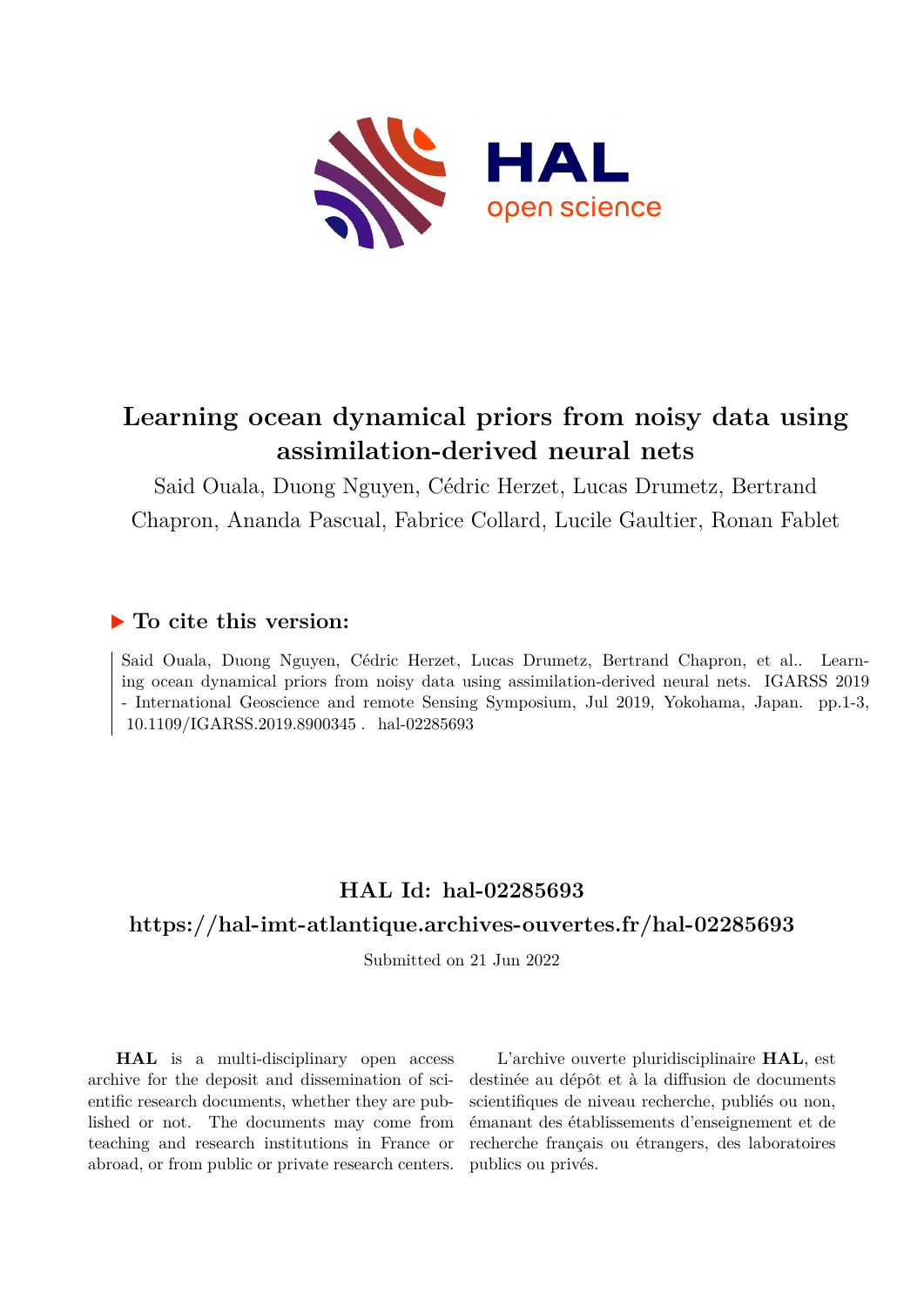#### LEARNING OCEAN DYNAMICAL PRIORS FROM NOISY DATA USING ASSIMILATION-DERIVED NEURAL NETS

Said Ouala<sup>1</sup>, Duong Nguyen <sup>1</sup>, Cédric Herzet<sup>1,2</sup>, Lucas Drumetz<sup>1</sup>, Bertrand Chapron<sup>3</sup> *Ananda Pascual*<sup>4</sup> *, Fabrice Collard*<sup>5</sup> *, Lucile Gaultier*<sup>5</sup> *, Ronan Fablet*<sup>1</sup>

> (1) IMT Atlantique; Lab-STICC, Brest, France (2) INRIA Bretagne-Atlantique, Fluminance, Rennes, France (3) Ifremer, LOPS, Brest, France (4) IMEDEA, UIB-CSIC, Esporles, Spain (5) ODL, Brest, France

#### **ABSTRACT**

Recent studies have investigated the identification of governing equations of geophysical systems from data. Here, we investigate such identification issues for ocean surface dynamcis from ocean remote sensing data. From a methodological point of view, we address the learning of data-driven dynamical models when only provided with a noisy training dataset. We propose a novel architecture that relies on data assimilation schemes to learn the underlying dynamical model through the minimization of a reconstruction cost. We demonstrate the relevance of the proposed architecture with respect to the state-of-the-art approaches in the identification and forecasting of synthetic and real case-studies.

*Index Terms*— Dynamical systems, Data-driven models, Neural networks, Data assimilation

#### 1. PROBLEM STATEMENT AND RELATED WORK

The constantly increasing wealth of simulation and observation data on geophysical dynamics makes data-driven strategies more and more appealing as new means to address key issues in ocean and atmosphere science, including for instance forecasting and assimilation issues [1]. In this respect, recent studies have investigated data-driven strategies to identify governing equations from data using different machine learning frameworks [2, 3].

The availability of representative training datasets is a strong requirement for the development of such approaches. When considering observation datasets (e.g., satellite-derived data or in-situ observations), the question of whether one may learn such data-driven representations from noisy and partial observation data naturally arises. For instance, regarding sea surface dynamics, beyond observation noise patterns, satellite sensors also involve irregular space-time sampling patterns due to their intrinsic characteristics or their sensitivity to the atmospheric conditions. In this work, we investigate these issues. We show that the effectiveness of previously proposed learning-based methods [2, 3, 4] is strongly affected when applied to noisy and partial observation datasets. Within a neural-network-based framework, we address the data-driven identification of governing equations as the joint learning of a dynamical model and the assimilation of the hidden states from noisy and partial observations. We restate state-of-theart assimilation schemes as neural network architectures, such that the identification of the dynamical operator comes to the minimization of a data assimilation cost, rather than a simple forecasting error. From numerical experiments we demonstrate the relevance of the proposed approaches in the data-driven identification of dynamical operators.



Fig. 1*: Generated Lorenz-63 time series from data-driven models trained on noisy data. Given the same initial condition, we generate time series of 1500 time steps for the following models : AF : Classic analog forecasting, RINN4-EM : proposed residual network optimized recursively on an assimilated training set, VBRNN : proposed variational bilinear recurrent network.*

This work was supported by GERONIMO project (ANR-13-JS03- 0002), Labex Cominlabs (grant SEACS), Region Bretagne, CNES (grant OSTST-MANATEE), Microsoft (AI EU Ocean awards) and by MESR, FE-DER, Région Bretagne, Conseil Général du Finistère, Brest Métropole and Institut Mines Télécom in the framework of the VIGISAT program managed by "Groupement Bretagne Télédétection" (BreTel).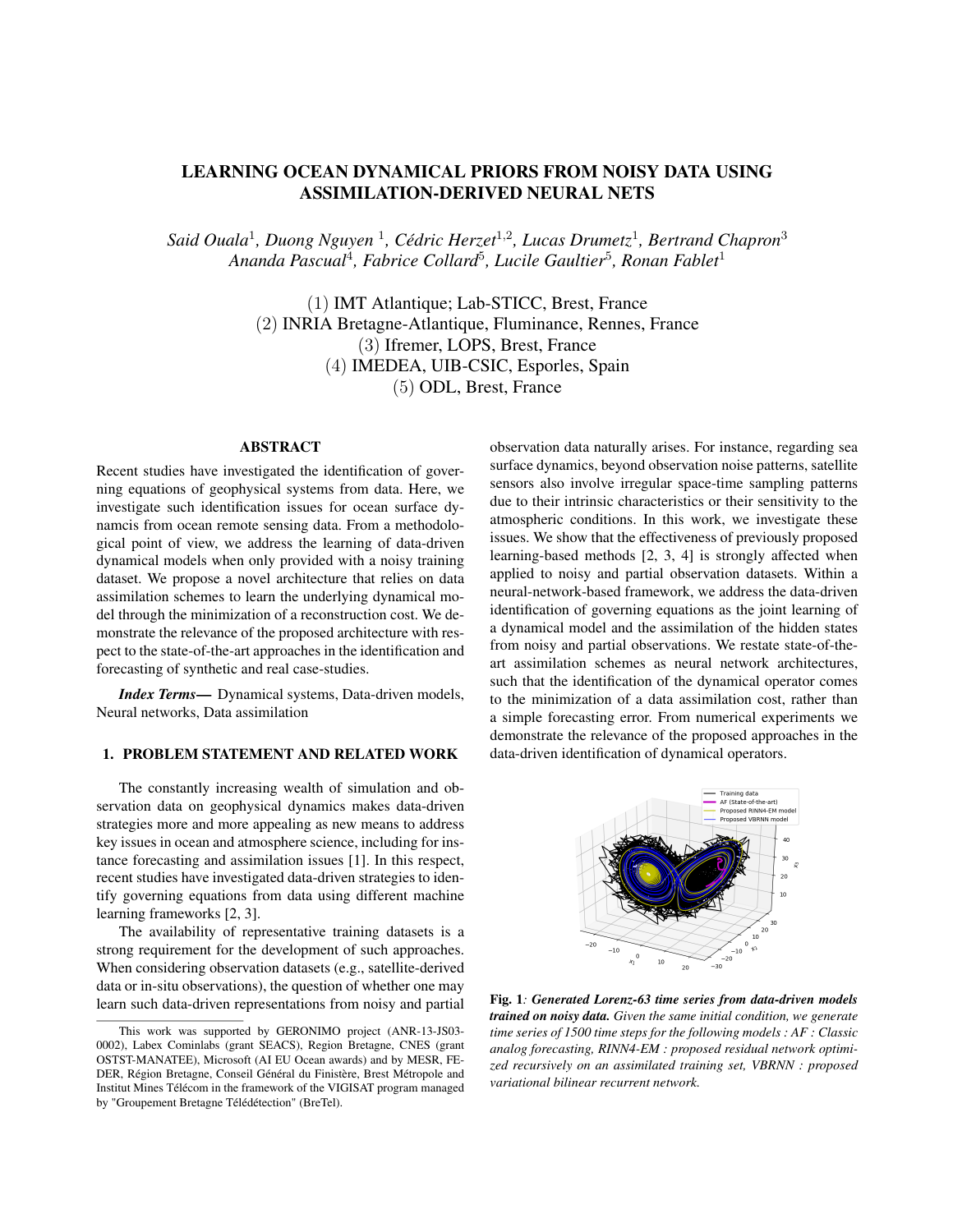#### 2. PROPOSED MODELS

In this section, we describe two data-driven models inspired by a data assimilation framework. The first one is a direct implementation of the Ensemble Kalman Smoother (EnKS) in the optimization of an approximate dynamical model. The second model is inspired by recent neural networks implementations of classic smoothing schemes.

#### 2.1. EM-based learning of dynamical models

Data-driven dynamical models identification techniques usually aim at finding the hidden governing equations of a given set of temporally evolving states. Formally, assuming that we are provided with a set of the states  $x_t$ , where  $t \in$  $\{1, ..., T\}$  is the temporal sampling of our time series, the goal of a data-driven technique is to approximate the following model :

$$
\mathbf{x}_{t+1} = \mathcal{F}(\mathbf{x}_t) + \eta_t \tag{1}
$$

where  $F$  is the approximate dynamical system formulated as a parametric [3, 2] or a non parametric model [4] and  $\eta$  is a noise vector accounting for uncertainties.

State-of-the-art techniques [4, 2] usually suppose perfect knowledge of the state variables x or propose specific denoising solutions in the noisy case. On the other hand, regarding geosciences, we are almost never provided with the true states  $\mathbf{x}_t$  and we are only given observations  $\mathbf{y}_t$  related to our states through an observation model as follow :

$$
\mathbf{y}_{t+1} = \mathcal{H}(\mathbf{x}_{t+1}, \Omega_{t+1}) + \epsilon_t \tag{2}
$$

with H is an observation operator,  $\Omega_{t+1}$  a mask accounting for missing data and  $\epsilon$  is a random noise accounting for uncertainties in the model. Therefore, when only provided with partial and noisy observations, state-of-the-art architectures are most likely to fail or would need specific tuning depending on the irregularity present in the observations.

From another point of view, and supposing that the dynamical model  $F$  is known, we can approach the state variables  $x_t$  given the observations  $y_t$  using data assimilation schemes. In this case, equations (1) and (2) are used in Bayesian filtering schemes to approach the posterior density distribution of the states given the observations resulting in an estimations of the state variables. From this point of view, one can exploit data assimilation schemes as a natural framework to deal with partial and noisy data in data driven identification of dynamical operators. Formally, for a given architecture of the approximate dynamical model  $\mathcal F$  we can restate the learning of the parameters of the dynamical model (which is usually carried through an optimization of a forecasting cost) as the optimization of a reconstruction cost over the hidden states x based on a data assimilation technique. The simplest way to do so is to alternate the optimization of our model and the computation of the hidden states x in an Expectation Maximization (EM) like algorithm as follow :

- E-step : Based on the approximate dynamical model  $F$ , we compute an estimate of the posterior distribution of the states given the observations  $p(\mathbf{x}_t|\mathbf{y}_{1:T})$ ,  $\forall t \in$  $\{1, ..., T\}$  using a smoothing data assimilation scheme;
- M-step : We learn the dynamical model given the posterior distribution  $p(\mathbf{x}_t|\mathbf{y}_{1:T})$  using a maximum likelihood criterion.

#### 2.2. Variational learning of dynamical operators

For many real-life problems, the observation operator  $H$ is highly nonlinear, or the signal to noise ratio is too small making the derivation of the posterior distribution  $p(\mathbf{x}_t|\mathbf{y}_{1:T})$ intractable. This motivates the development of new filtering/smoothing schemes based on a variational approach where we introduce an approximate distribution  $q(\mathbf{x}_t|\mathbf{y}_{1:T})$ of the true posterior  $p(\mathbf{x}_t | \mathbf{y}_{1:T})$  parametrized by a neural network [5].

This technique has shown illustrious results for several tasks, including image, text and speech generation, noisy and irregularly-sampled time series modelling [5]. In this work, we adapt this idea to the problem of data driven identification of dynamical models. Specifically, the dynamical system  $\mathcal F$ , the observation operator  $\mathcal H$  and the approximate posterior distribution  $q(\mathbf{x}_t|\mathbf{y}_{1:T})$  are parametrized by deep neural networks as illustrated in Fig 2. However, instead of jointly learning the three models using the Evidence Lower Bound (ELBO) as the objective function like in [5], we alternately learn the dynamical model and the approximate posterior distribution as follow :

- Initialization : First, the approximate posterior network  $q$  is initialized to reconstruct the observations themselves.  $(\mathbf{x}_t = \mathbf{y}_t)$ .
- **Pseudo E-M** : Given a series  $x_{1:T}^q$  reconstructed by the approximate posterior distribution, the dynamical model is trained to minimize the forecasting error of the generated state sequences. Given  $F$ , the approximate posterior network  $q$  and the observation network  $H$  are then trained to minimized the distance between the new reconstructed observation sequence  $y_{1:T}^{\mathcal{F}}$  and the true observation sequence  $y_{1:T}$ . This process is repeated until all the networks converge.

#### 3. NUMERICAL EXPERIMENTS

In this section, we evaluate the proposed models in the forecasting and assimilation of dynamical systems governed by an unknown dynamical model when only provided with noisy training data.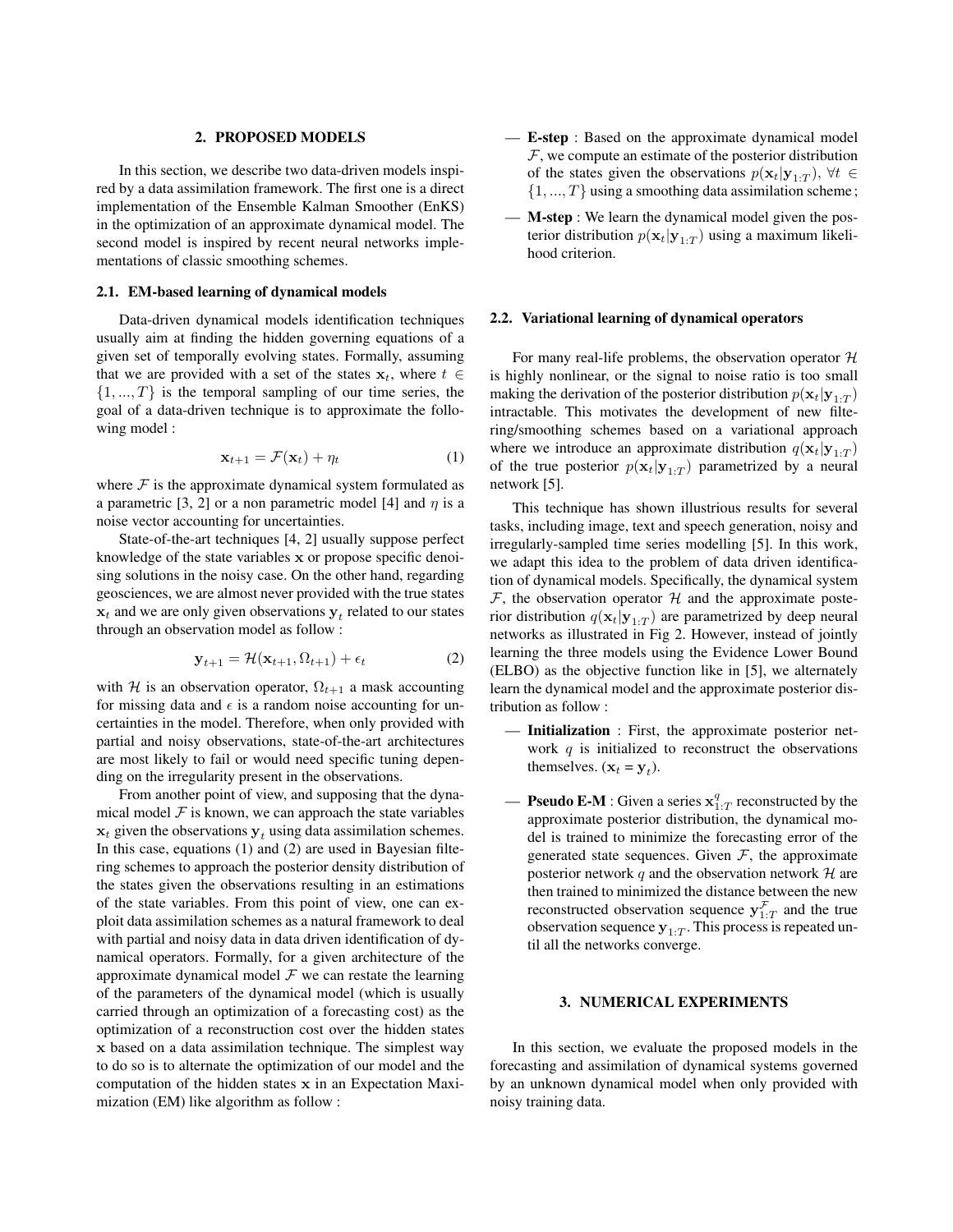#### 3.1. Synthetic case study

The Lorenz 63 dynamical system is a 3-dimensional model governed by the following ODE :

$$
\begin{cases}\n\frac{dx_{t,1}}{dt} = \sigma(x_{t,2} - x_{t,2}) \\
\frac{dx_{t,2}}{dt} = \rho x_{t,1} - x_{t,2} - x_{t,1}x_{t,3} \\
\frac{dx_{t,3}}{dt} = x_{t,1}x_{t,2} - \beta x_{t,3}\n\end{cases}
$$
\n(3)

Under parameterization  $\sigma = 10$ ,  $\rho = 28$  and  $\beta = 8/3$ , this system involves chaotic dynamics with two attractors.

We simulate Lorenz-63 state sequences using the LOSDA ODE solver [6] with an integration step of 0.01. We then add Gaussian noise with several variance levels  $N$  and evaluate the learnt models given the noisy training data.

Experimental setting : We perform a quantitative analysis of the forecasting and data assimilation performance of the proposed schemes with respect to state-of-the-art identification techniques :

- Analog forecasting [4] (AF) : This model applies a locally-linear regression operator estimated from nearest neighbors of the current state and their successors [4];
- Sparse regression model [2] (SR) : This model computes a sparse regression over an augmented states vector based on second order polynomial representations. The learnt dynamical model is then integrated to compute forecasts using the LOSDA ODE solver [6].
- Four-block Bi-linear Residual Neural Network (Runge-kutta 4 setting) (BRNN) : In this model, we reproduce a runge kutta 4 integration scheme of an approximate Ordinary Differential Equation (ODE) governing our states. The parametrization of this approximate model is set as in [3] and the model is trained to optimize the forecasting error;
- Four-block Bi-linear Residual Neural Network trained in an EM scheme (BRNN-EM) : The same model as above trained in an EM scheme as proposed in section 2. The data assimilation technique used in the Estep was an EnKS and the training of the BRNN model in the M-step was carried through a Gaussian likelihood maximization;
- Variational Bi-linear Recurrent Neural Network (VBRNN) : the dynamical model  $\mathcal F$  is the BRNN described above, the observation operator  $H$  is an identity operator, the approximate posterior  $q(\mathbf{x}_t|\mathbf{y}_{1:T})$  is modeled by a 2-layer bi-directional LSTM with the size of 9. To increase the capacity of this network, we also add an encoder to embed the observation  $x_t$  to the hidden space of the LSTM and a decoder to reconstruct  $y_t$ , as shown in Fig. 2. Both the encoder and the decoder are modeled by a fully connected network, with one hidden layer of size of 7.

Forecasting and assimilation experiment : We report the mean forecasting performance, the largest Lyapunov



Fig. 2: Architecture of the proposed VBRNN :  $x_t$  : true state at a gi*ven time step*  $t$ ,  $y_t$  *: noisy observation,*  $h_t$  *: hidden state of the LSTM,* F *and* H *are the neural network implementation of the dynamical function and the observation operator, respectively. The backbone of the approximate posterior network*  $q(\mathbf{x}_t|\mathbf{y}_{1:T})$  *is a LSTM, an encoder and a decoder network can be added to improve the modeling capacity of* q*.*

exponent of the data-driven models and the reconstruction RMSE in Tab. 1. The proposed models achieve the best performances in terms of forecasting error. This is due to the training configuration of the dynamical models that rely on assimilated states rather then directly using the noisy observations as a training set. Regarding the long term characteristics of the proposed models, the VRBNN scheme is the only model to keep generating long term Lorenz time series (characterized by a Lyapunov exponent similar to the true Lorenz exponent) up to a noise level of  $N = 7$ . Finally, the assimilation performance also supports the relevance of the proposed models since only the neural networks based models achieve the best scores for the highest noise level.

#### 3.2. SLA case study

We also evaluate the relevance of the proposed EM based NN architecture for the forecasting and reconstruction of Sea Level Anomaly (SLA) dynamics<sup>1</sup>.

We design an Observing System Simulation Experiment (OSSE) associated with the fast-sampling phase of the future mission assuming some noise patterns of the daily highresolution SLA data. The data used in this experiment was generated by the WMOP model [8] with a  $0.05^{\circ}$  spatial resolution and a temporal resolution  $h = 1$  day. We focus on the forecasting and reconstruction of fine scale components below 100km. Therefore, the large scale component was computed using an optimal interpolation and removed from the original data. As case-study region, we consider a region in the Algerian sea located on longitude  $2.5^{\circ}E$  to  $4.25^{\circ}E$  and latitude  $36.5°S$  to  $38.25°S$ .

Our goal is to model and SLA anomaly time series using the proposed NN architecture. Following [9], project our data into an EOF subspace so that our patch is represented by a

<sup>1.</sup> We currently perform complementary experiments for this case-study using the proposed VBRNN approach that would be included in the final version.